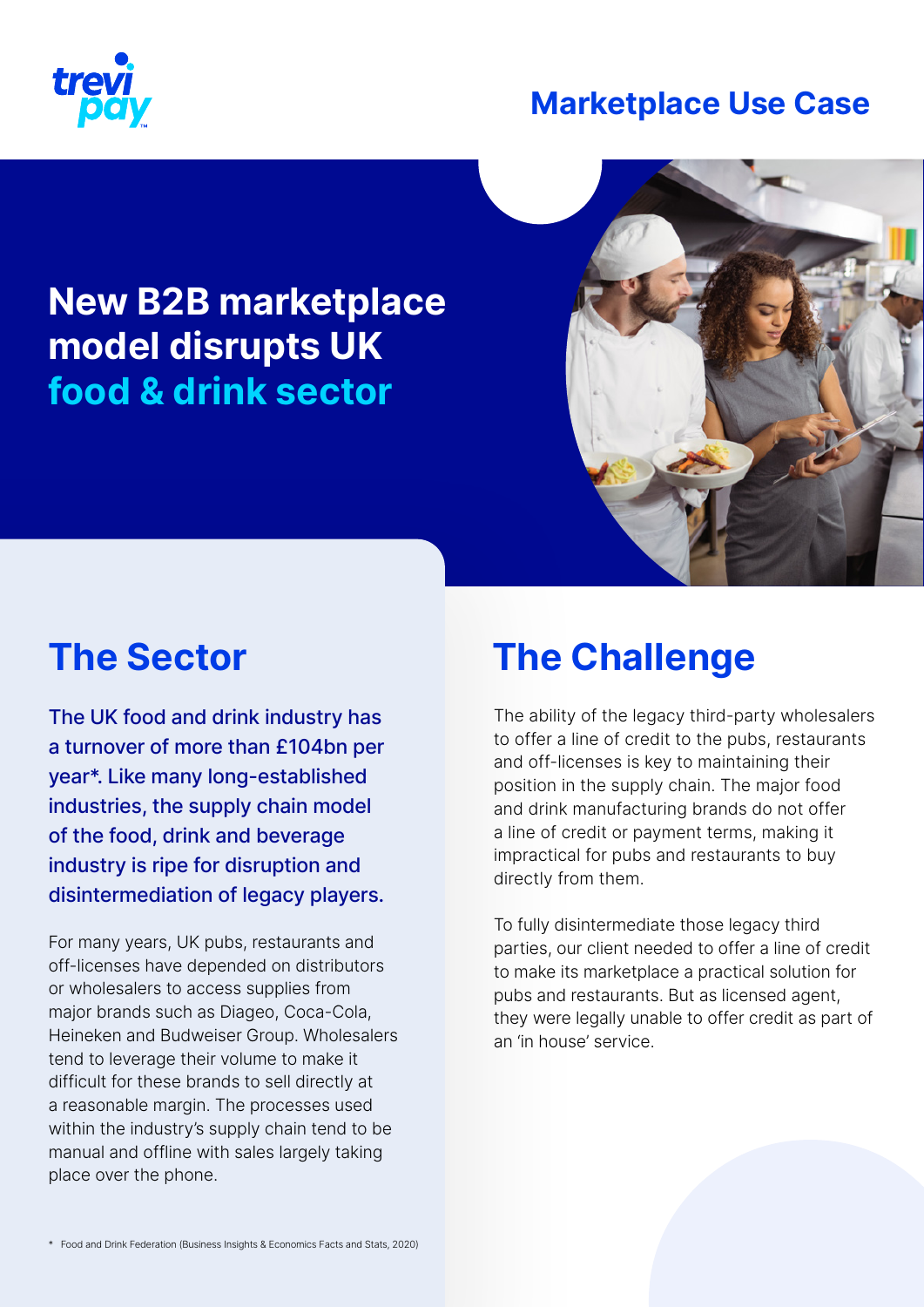# **The Client**

Our client was looking to launch a B2B marketplace to disrupt the UK food, drink and beverage industry underpinned by a new technology platform and embedded payment services.

## **The Solution**

Through TreviPay, the client is now able offer its own customers an instant line of trade credit. UK pubs, restaurants, hotels and the 'on-trade' can now pay for goods ordered through the marketplace using agreed payment terms.



**The UK food and drink industry has a turnover of more than £104bn per year.**

## **The Benefits**

#### **• Achieving a strategic goal**

The client can now offer its customers payment terms with no risk to its status as a licenced agent, making its disruptive B2B marketplace model possible.

#### **• A fully digital customer experience**

The customer experience is efficient, fast and in step with the needs of a brand new digital marketplace. The client's customers are credit checked by TreviPay as part of an entirely digital process with real-time decision-making.

#### **• Protected licence**

The entire credit checking and underwriting service as well as collections is managed by TreviPay so the client's licenced status is completely protected.

#### **• Instant purchasing power**

Successful customers are instantly underwritten by TreviPay and can begin using their assigned credit line immediately.

#### **• No collections worries**

If the client's customers default on their payment, the client still gets paid while TreviPay takes care of the debt collection.

#### **• Ready to go and expand**

With the strong growth of B2B marketplaces globally, the client is looking ahead to rolling out its platform to additional countries. The TreviPay solution supports clients in 27 countries and 18 currencies and can be tailored to meet the needs of bi or tri party arrangement from sole traders to multinational corporations.

#### **• Easy integration**

The client's IT team reported that the TreviPay APIs were very quick and easy to integrate with launch of their solution taking place a week ahead of schedule.